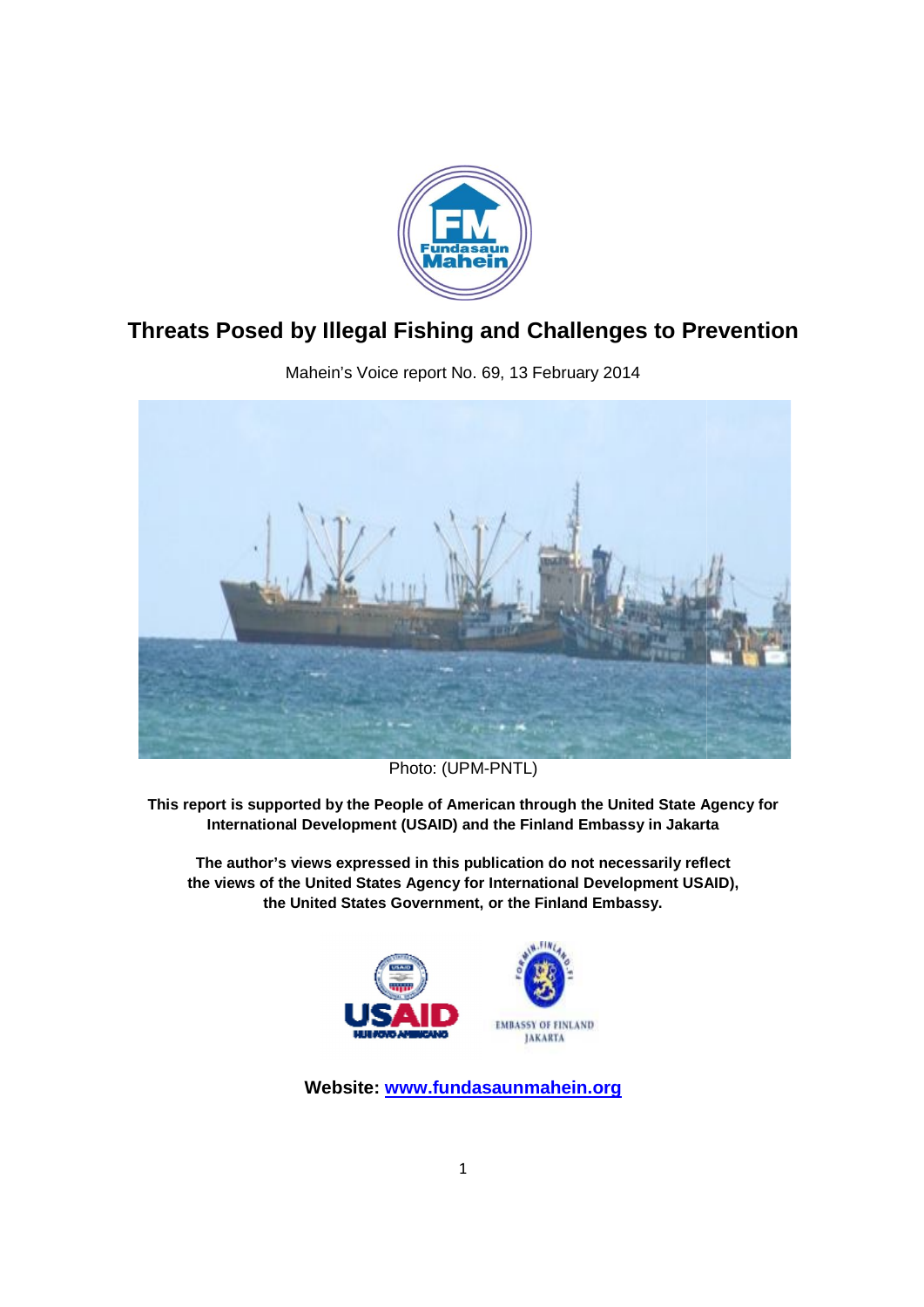#### **Introduction**

A report released recently by *Conservation International* shows that the Timor Sea is rich with aquatic wildlife that could bolster Timor's economy in the near future.<sup>1</sup> The concentration of fish and coral reefs in the Timor Sea can be found on the South Coast. <sup>2</sup> These natural resources, however, are seriously threatened by illegal fishing.<sup>3</sup> Fisherman from Indonesia, Thailand, and China frequently travel to the Timor Sea to fish illegally.<sup>4</sup> The persistence of these illegal fishing operations is reducing the number of fish,<sup>5</sup> and leading to environmental harm and the destruction of coral reef.<sup>6</sup>

Government security forces do not currently have the resources for capability to effectively combat illegal fishing operations operating in the Timor Sea. A challenge faced by Timor-Leste, is the difficulty of facilitating operational services for frigates and other vessels used by the F-FDTL Naval Component and Maritime Police.<sup>7</sup> President Taur Matan Ruak has expressed his concern about this issue.<sup>8</sup>

This report is a follow up to FM's previously published report on the "Fragility of Timor-Leste Maritime Security", and aims to analyze the threats posed by illegal fishing. This report also intends to analyze the challenges faced by the government in creating a policy to protect the Timor Sea and its resources.

 $\overline{1}$  National Geographic. (02 January 2014). New Type of the First Fish in Timor-Leste. http://www.wallacea.org/jenis-baru-ikan-laut-pertama-di-timor-leste.html

<sup>&</sup>lt;sup>2</sup> Burke, Lauretta. (2012). Review the Ridge of Rock Exposed at Low Tide coral which is in threaten.

<sup>.</sup> http://www.coraltriangleinitiative.org/sites/default/files/resources/RR\_CT\_Bahasa\_low-res\_01- 14-13.pdf

 $\overline{\text{3}$  Freitas, Antonio. (9 July 2013). Director of the Institute of Strategic and International Studies. Private Interview.

<sup>4</sup> A, Mukthar. (08 March 2011). Stealing Fish RI Timor Leste strengthen the Cooperation. http://mukhtarapi.blogspot.com/2011/03/pencurian-ikan-ri-timor-leste-lakukan.html

<sup>5</sup> Dos Reis Amaral, Lourenço (23 November 2012). Chief of the General Inspection Department of the Secretary State of Fishery. Private Interviewed

<sup>&</sup>lt;sup>6</sup> Reytar, Kathleen. (2012). Review the Ridge of Rock Exposed at Low Tide coral which is in threaten.

http://www.coraltriangleinitiative.org/sites/default/files/resources/RR\_CT\_Bahasa\_low-res\_01- 14-13.pdf

 $<sup>7</sup>$  Fundasaun Mahein. (21 September 2011). Security Maritime in Timor- Leste; A Fragile</sup> Situation. Mahein's Voice No.23.

http://www.fundasaunmahein.org/2011/09/21/siguransa-maritima-timor-leste-iha-situasaun-frajil/  $\overline{8}$  May. (03 February 2014). Every Year TL Misses \$25. Media Diariu Nasional.p1-15.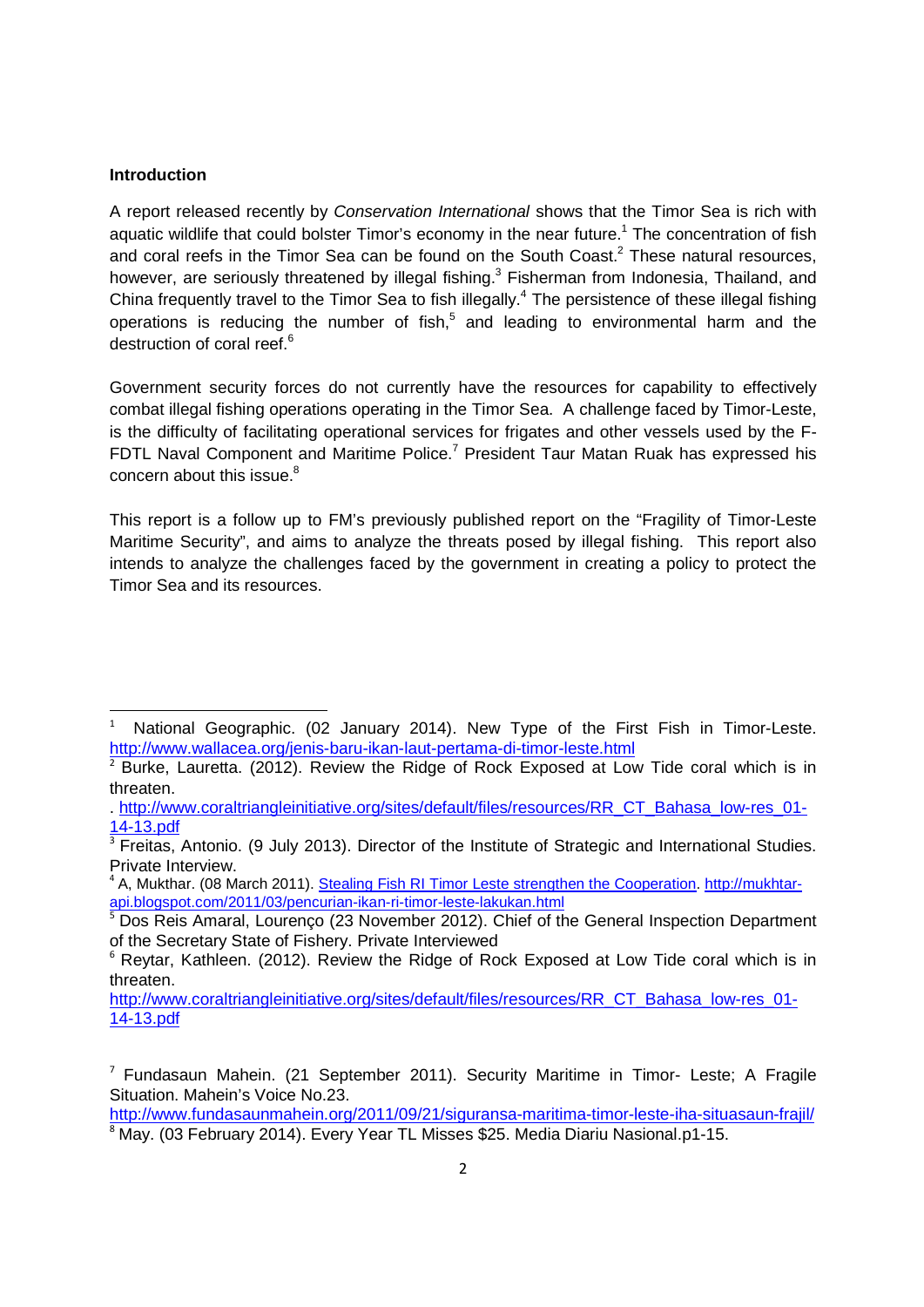### **Methodology**

The information used in the creation of this report was gathered from discussions led by FM researchers, referred to as "Security Sector Discussions" (SSD), as well as from interviews with authority figures from the Naval Component of the F-FDTL, UPM-PNTL, Ministry of Agriculture and Civil Societies. Information was also gleaned through research about illegal fishing activities along the South Coast at the end of 2013 and the beginning of 2014. Sources included national and international media sources, as well as reports on illegal fishing in Timor-Leste released by the government and Non-Governmental Organizations.

### **Methods and Impact of Illegal Fishing Operations**

Illegal fishermen have been able to move and operate freely in the maritime area of Timor Leste; this has become a national problem and threatens the future of Timor-Leste. The Republic President is deeply concerned about this issue because Timor-Leste has lost millions of dollars in revenue due to illegal fishing.<sup>9</sup> According to Fundasaun Mahein's monitoring, illegal fishing in the Timor Sea continues to be conducted at an increasing pace.

It has been identified that illegal fishing in the Timor Sea is mainly perpetrated by non-Timorese fishermen. They use poisons, bombs and other methods to capture large quantities of fish.<sup>10</sup>

A report conducted by the Ministry of Agriculture and Fisheries during 2013 calculated that Timor-Leste loses at least 30,600,000 tons of fish (small and big), worth around 214.5 million dollars each year to illegal fishing.<sup>11</sup> The following graphic shows the estimation made by the Ministry of Agriculture and Fisheries about the fish lost to illegal fishing.

| No. | <b>Illegal Activities</b>          | Unit/ quantity | Period | <b>Total estimation</b> |  |  |
|-----|------------------------------------|----------------|--------|-------------------------|--|--|
|     | <b>Type of the Illegal Fishing</b> |                |        |                         |  |  |
|     |                                    |                |        |                         |  |  |
|     | Small fish                         |                |        |                         |  |  |
|     | <b>Illegal Fishing Vessels</b>     | 30 Units       | A day  | US\$ 2.00/kg            |  |  |
|     | The stolen fishes                  | 2.000 kg       | A day  |                         |  |  |
|     | <b>Total of Missing fish</b>       |                | A year | 18,000 Kg (18 T)        |  |  |
|     | Total of the missing funds         |                | A year | US\$ 36,000/Year        |  |  |

**Graphic of the Illegal Fishing Activities in the Maritime Area of Timor-Leste 2013** 

<sup>&</sup>lt;sup>9</sup> May. (03 February 2014). Every Year TL Misses \$25. Media Diariu Nasional.p1-15.

 $10$  Burke, Lauretta. (2012). Review the Ridge of Rock Exposed at Low Tide coral which is in threaten.. http://www.coraltriangleinitiative.org/sites/default/files/resources/RR\_CT\_Bahasa\_lowres\_01-14-13.pdf

 $11$  Dos Reis Amaral, Lourenço (23 November 2012). Chief of the General Inspection Department of the Secretary State of Fishery. Private Interviewed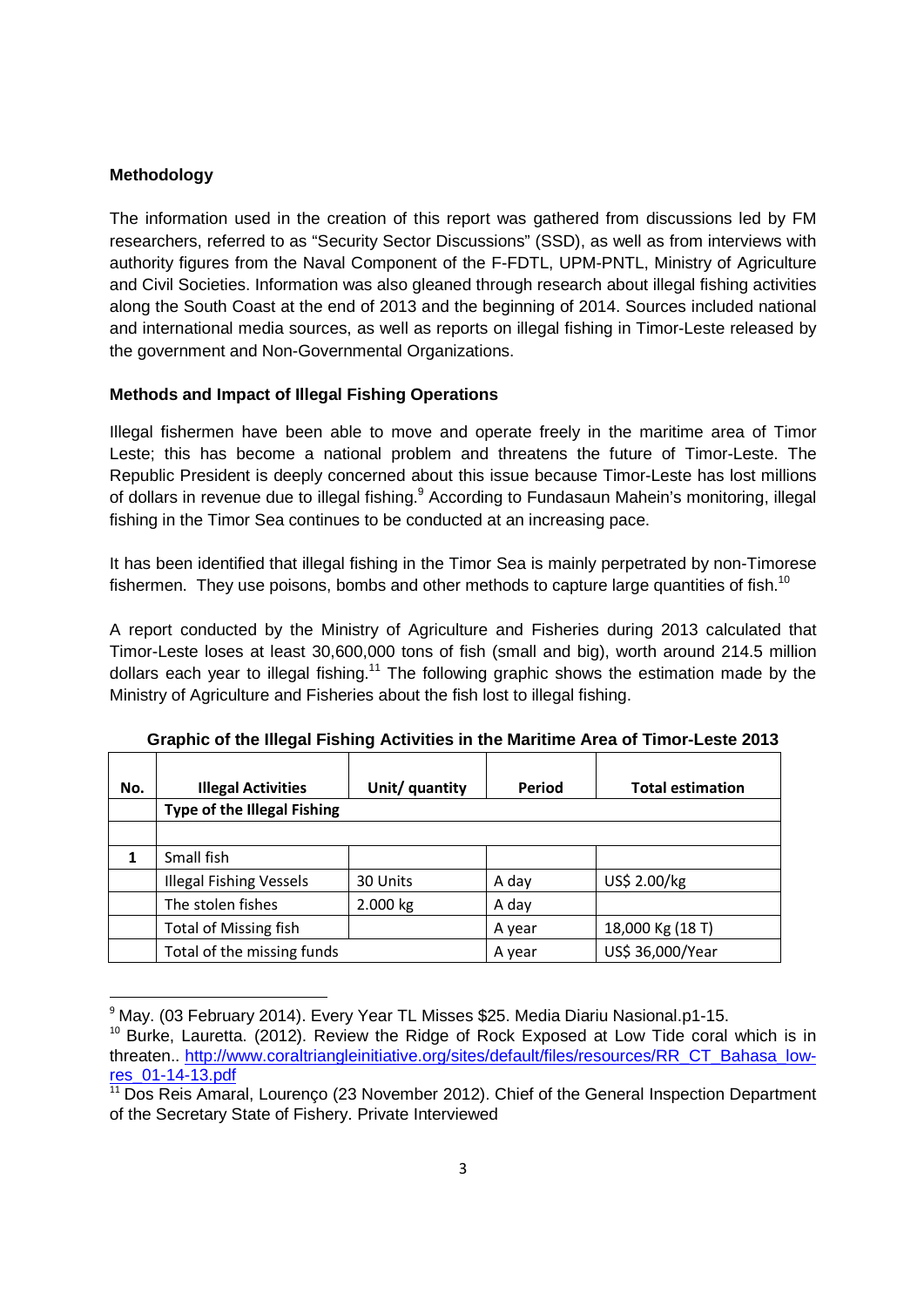| $\overline{2}$ | Large fish                           |          |        |                               |
|----------------|--------------------------------------|----------|--------|-------------------------------|
|                | <b>Illegal Fishing Vessels</b>       | 30 Units | A day  |                               |
|                | The stolen fishes                    | 200 kg   | A day  | US\$ 25.00/kg                 |
|                | <b>Total of Missing fish</b>         |          | A Year | US\$ 2,100.000 kg<br>(2.100T) |
|                | Total of the missing fund            |          | A year | US\$ 52,500.00/Year           |
|                |                                      |          |        |                               |
| 3              | "Demersal" fish                      |          |        |                               |
|                | <b>Illegal Fishing Vessels</b>       | 30 Units | A day  |                               |
|                | The stolen fishes                    | 1.000 Kg | A day  | US\$ 12.00/Kg                 |
|                | <b>Total of Missing fish</b>         |          | A year | 10.500.00 Kg (10.500 T)       |
|                | Total of the missing fund            |          | A year | US\$ 126.000.000/ year        |
|                |                                      |          |        |                               |
|                | Total of the missing fish            |          |        | 30.600.000 tons               |
|                | <b>Total of the missing</b><br>funds |          | A year | US\$ 214.500.000              |

**Source:** Documents from the Ministry of Agriculture and Fisheries-MAF 2013

Illegal fishing activities from 2006 to 2008 included the participation of at least 30 boats conducting illegal fishing operation in the Timor Sea, particularly off the South Coast in the areas of Lore, Laivai, Tutuala Lautem, Uatucarbau beach, and Viqueque district. In 2011, between the months of July and August, at least 25 illegal fishing vessels also stole fish in the areas of Iliomar and Uatucarbau.<sup>12</sup> The number of illegal vessels intercepted by naval forces in 2013 has not yet been released. $^{13}$ 

# **Illegal Fishing Activities in the Timor Sea**



**Source**: Image of the Ministry of Agriculture and Fisheries - MAF – 2013

 <sup>12</sup> Fundasaun Mahein. (21 September 2011). Security Maritime in Timor Leste-A Fragile Situation. Mahein's Voice No.23

 $13$  Horta, Madalena. (16 October 2013). Involved the Illegal Fishing, 3 Foreign people captured by the Naval Component. http://jornal.suara-timor-lorosae.com/involve-peska-ilegal-sidadaunestranjeiru-3-naval-kaer/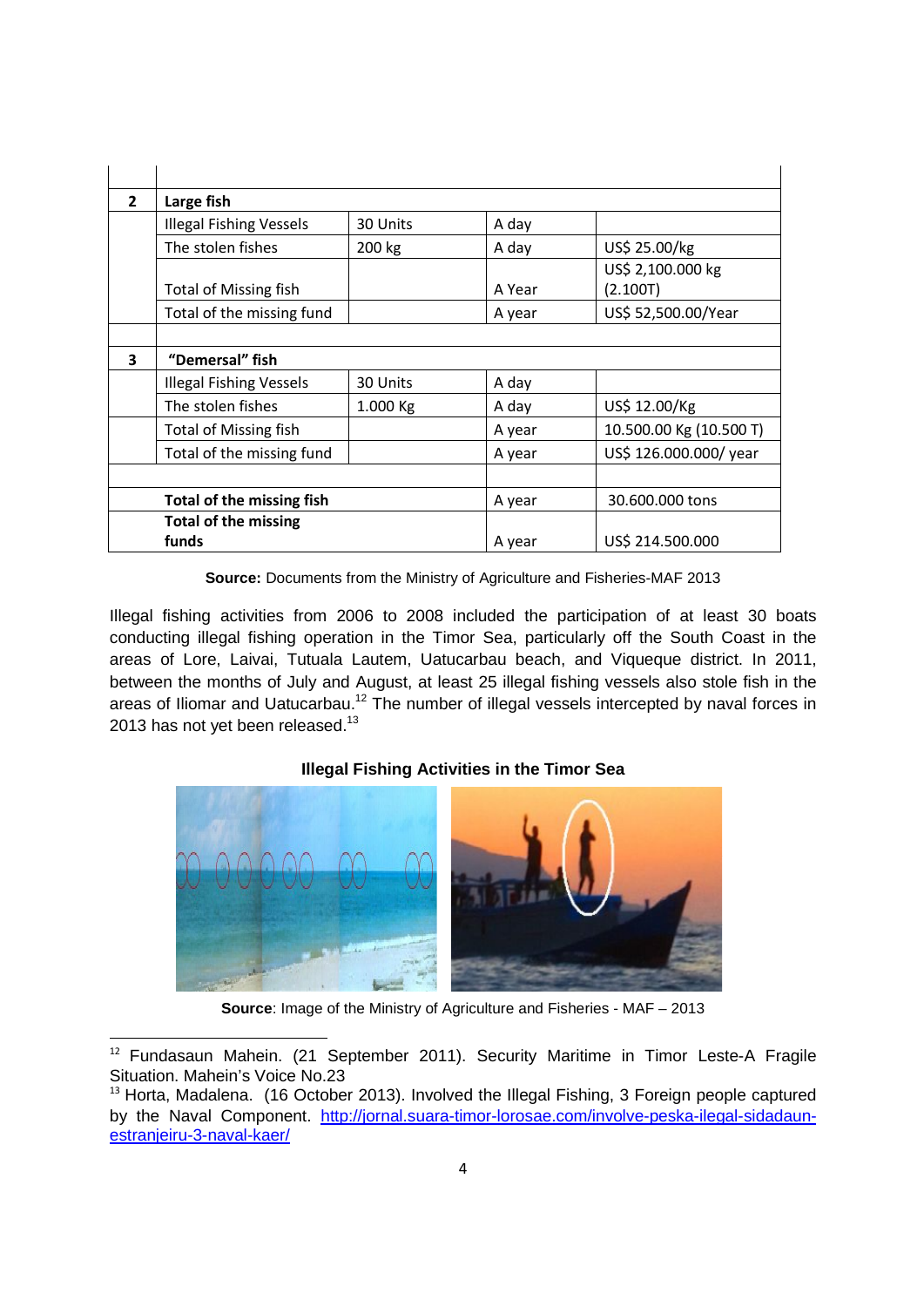Illegal fishing activities in the Timor Sea result not only in the theft of fish, but also in the destruction of other important resources such as coral, small fish, and the oceanic environment. It estimated that illegal fishing activities could lead to the destruction of at least 92% of coral in the Timor Sea.<sup>14</sup>

A report released by the World Resources Institute (WRI) indicates that if illegal fishing activities in the maritime area of Timor-Leste are not curbed, coral in the area will be destroyed by the year 2030.<sup>15</sup> At least 70% of the area surveyed by Conservation International was identified to be rich with coral and the abundance of aquatic life that congregates around coral, particularly along the South Coast.<sup>16</sup> Indonesia has also become concerned about the issue of illegal fishing done by foreign nationals around the maritime border between Timor-Leste and Indonesia, which is destroying the oceanic environment.<sup>17</sup>

## **Efforts to Combat Illegal fishing**

In 2013, the naval component of the F-FDTL and the Maritime Police Unit of the PNTL were able to successfully detain illegal Indonesian fishing vessel "KM Jaya Samudra, numbered "GT.333 No.11228 MMa".<sup>18</sup> Another vessel, "KM Masagena", was detained on 04 December  $2011.<sup>19</sup>$  An illegal fishing vessel was also detained in Mulia-Laga (Bacau) beach in August 2013, $2^{\circ}$  and another ship from Indonesia was caught in Hera beach in October 2013. $2^{\circ}$  These successes resulted from coordination between police and military authorities to successfully conduct operations. Overall, however, the UPM and PNTL were able to capture only a small

<sup>&</sup>lt;sup>14</sup> Burke. Lauretta. (2012). Review the Ridge of Rock Exposed at Low Tide coral which is in threaten. http://www.coraltriangleinitiative.org/sites/default/files/resources/RR\_CT\_Bahasa\_lowres\_01-14-13.pdf

<sup>&</sup>lt;sup>15</sup> Burke, Lauretta & Reytar, Kathleen. (2012). Review the Ridge of Rock Exposed at Low Tide coral which is in threaten.

http://www.coraltriangleinitiative.org/sites/default/files/resources/RR\_CT\_Bahasa\_low-res\_01- 14-13.pdf

 $16$  National Geographic. (02 January 2014). New Type of the First Fish in Timor-Leste. http://www.wallacea.org/jenis-baru-ikan-laut-pertama-di-timor-leste.html

 $17$  Rare. (2014). Program for the Fishery Continuity in Indonesia and Timor Leste. http://www.rare.org/id/program-untuk-perikanan-berkelanjutan-di-indonesia-dan-timor-leste <sup>18</sup> Fundasaun Mahein. (21 September 2011). Security Maritime in Timor Leste-A Fragile

Situation. Mahein's Voice No.23

<sup>&</sup>lt;sup>19</sup> Bella, Burhanudin. (2012, Novembru 28). [Jejak 32] Nelayan Sinjai Ditangkap di Timor Leste. http://gerakrudiyanto.wordpress.com/2012/11/28/jejak-32-nelayan-sinjai-ditangkap-di-timorleste/

<sup>20</sup> RDTL. (31 August 2013). Detained Boats of the Illegal Fishing.

http://www.peskador.org/index.php?berita.php?judul=Kapturasaun%20Roo%20Pesca%20Ilegal  $21$  Horta, Madalena. (16 October 2013). Involved the Illegal Fishing, 3 Foreign people captured by the Naval Component. http://jornal.suara-timor-lorosae.com/involve-peska-ilegal-sidadaunestranjeiru-3-naval-kaer/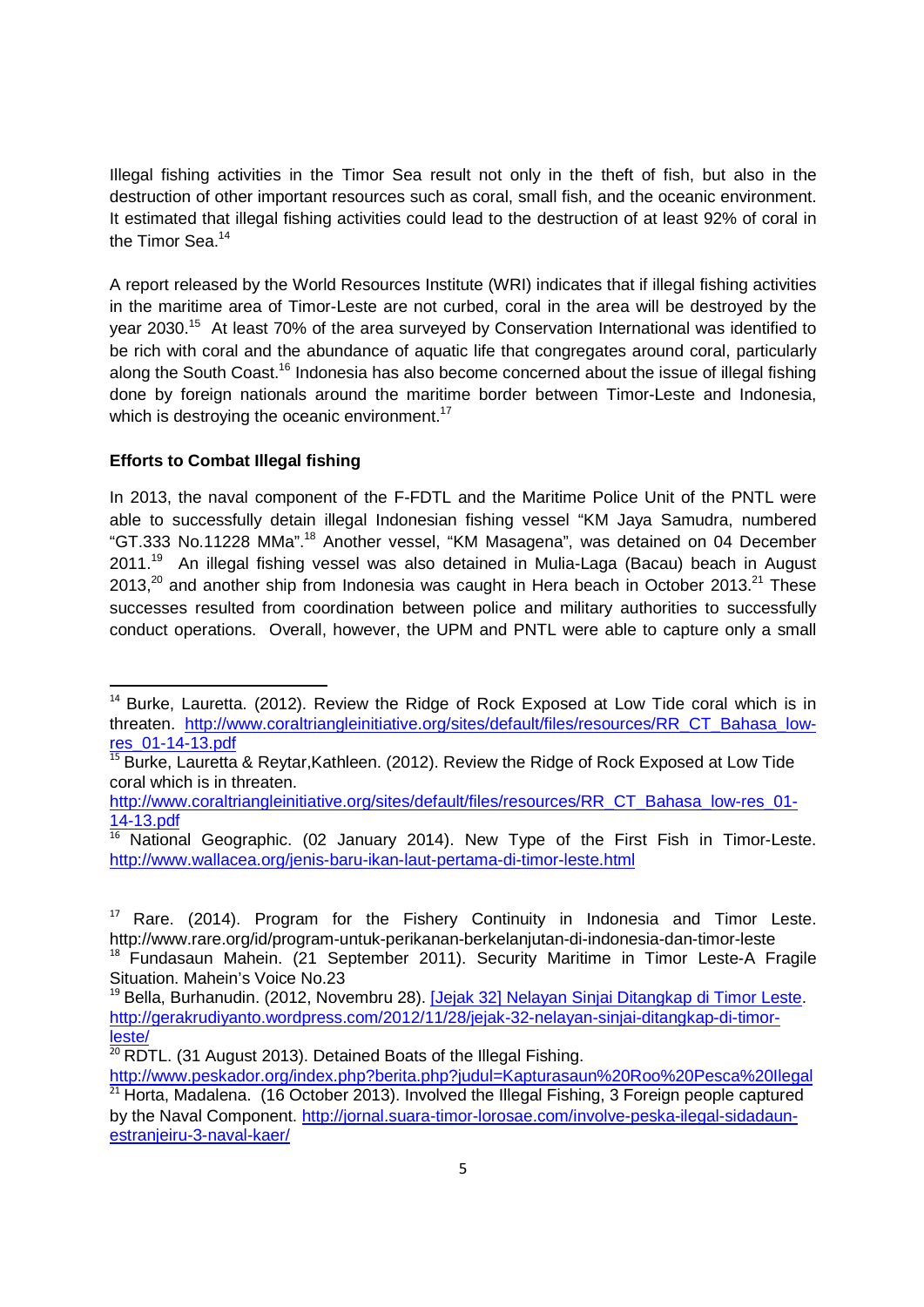number of illegal fishing vessels, and many of them still continue to conduct their operations in the Timor Sea in 2014, especially in the South Coast in Uatucarbau, Iliomar and Lore beaches.

Some challenges that need to be addressed in the government's agenda include the coordination of activities between security and defense organizations, as well as the formation of a national maritime defense authority. These activities must be undertaken to control the resources of the Timor Sea and combat illegal fishing in all the territories of Timor-Leste. In the future, the government must do more to coordinate with maritime authorities tasked with securing Timor's maritime border. The naval component of the F-FDTL, the maritime police, and any relevant civil institutions must work together to combat illegal fishing?<sup>22</sup>

The perspective of the Maritime Police Unit concerning the maritime security system of Timor-Leste, is that the creation National Maritime Authorities (NMA) is necessary in order to facilitate maritime security service operations. The Maritime Police Unit is responsible for maritime security, and is one component of Timor-Leste's maritime authority system. The Maritime Police Unit should receive special training to increase its capacity to patrol Timor-Leste's maritime border, as well as public dominion areas in Timor's maritime area.<sup>23</sup> The naval component of the F-FDTL has also raised a relevant issue by stating the necessity for an executive mandate given by the maritime authority. This would create a ruling mechanism and procedures to govern how security operations are conducted in the Timor-Sea.<sup>24</sup>

It is clear that Timor-Leste has a strong interest in sustaining the resources offered by the Timor sea such as fish, in order to support economic development in the future. Protecting interests in the Timor Sea must be done to ensure economic growth in the fishing sector. The government's agenda is to increase the quantity of fish caught by legitimate Timorese fishermen. The government will create maps showing the areas in which commercial fishermen should fish, and will also give preferential fishing licenses to local fishermen.<sup>25</sup>

There is also a need to invest in the development of relevant institutions to increase their operational capacity in terms of both equipment and human resources. State entities have, on numerous occasions, questioned why illegal fishing still continues to occur despite the fact that Timor's military and state institutions are supposed to be securing Timor's maritime resources. This disconnect is a clear indication that the naval component of the F-FDTL and the UPM-

<sup>&</sup>lt;sup>22</sup> Dos Reis Amaral, Lourenço (2012). Interviewed DISIS with the Head of General Inspection and fisheries Department and Published on the Report "the National Defense Management of Timor Leste from Development Dimension Policy of the Maritime Security" Private Interview.

 $23$  Saldanha, Lino (2012). Interview DISIS with the Commander of Maritime Police Unit-MPU and has been published on the report of ""the National Defense Management of Timor-Leste from Development Dimension Policy of the Maritime Security" Private Interview.

<sup>&</sup>lt;sup>24</sup> DISIS (2013). Report of the National Defense Management of Timor Leste From Development Dimension Policy of the Maritime Security. Accessed on 11 February 2013http://www.disistl.org/wp-content/uploads/2013/10/SECURITY-MARITIMA-PUBLICATION-LOS1.pdf

<sup>25</sup> RDTL. (26 August 2012). Program of the V Constitutional Government Legislature 2012- 2017.Pdf.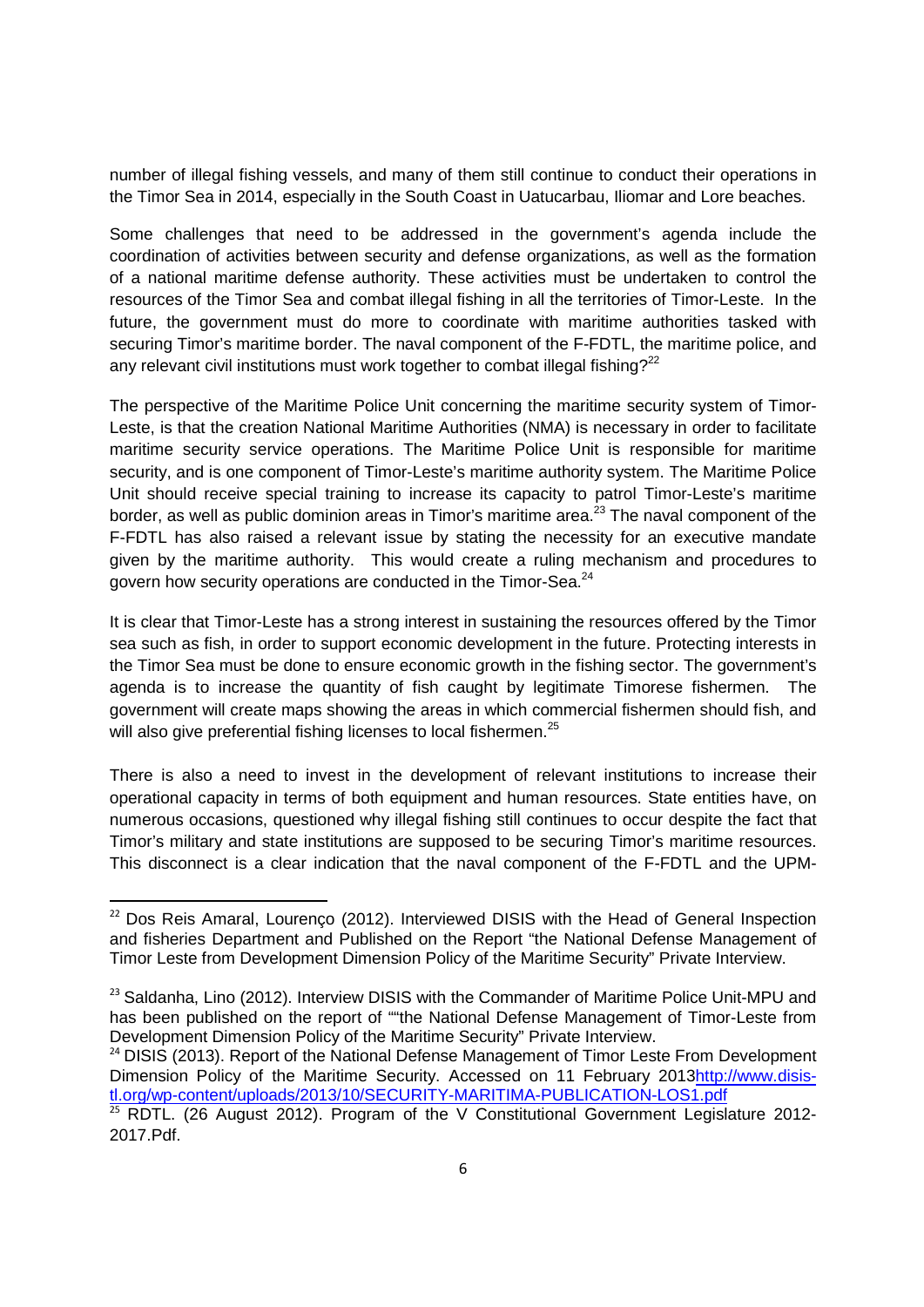PNTL still lack the capacity and resources necessary to effectively patrol the Timor Sea. Included in this problem is the fact that the two ships purchased from China for use by these organizations lack the capacity to properly operate in the Timor Sea. Because of such capacity deficits, illegal fishing vessels continue to operate with virtual impunity. Timor's president addressed this issue in his speech at the XIII anniversary of the F-FDTL, and urged the government to invest in the development of the F-FDTL so that it will be able to effectively secure Timor's maritime resources and by extension, secure the economic prosperity of Timor's legal fishing industry.<sup>26</sup>

### **Summary of Recommendations**

- 1. Recommend to the National Parliament and government to create legislation for the creation of a National Maritime Authority. This institution would act as an overseeing authority to coordinate and integrate actions to enforce national maritime security laws.
- 2. Recommend to the government to establish a joint coordination and cooperation mechanism between the Ministry of Agriculture and Fisheries. Ministry of Defense and Security, F-FDTL and UPM (Maritime Police Unit), Port Authority, Criminal Investigation Police, Ministry of Natural Resources, Ministry of Transport and Telecommunication, and the Ministry of foreign Affairs and Cooperation to respond to the illegal fishing problem.

<sup>&</sup>lt;sup>26</sup> May. (03 February 2014). Every Year TL Misses \$25. Media Diariu Nasional.p1-15.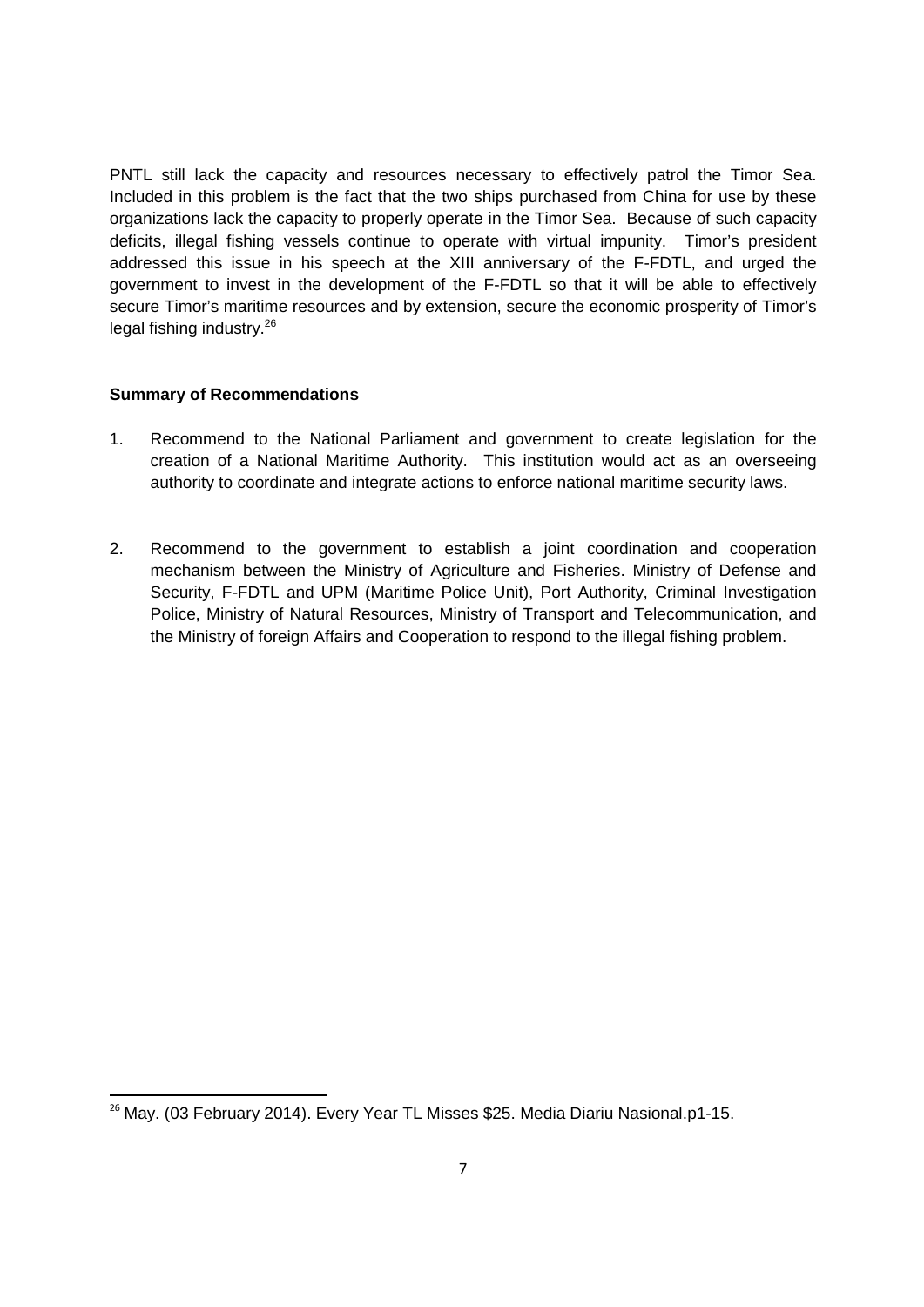#### **Bibliography**

- AFMA. (19 April 2013). AFMA officers work with Timor Leste to Combat Illegal Fishing. http://www.afma.gov.au/2013/04/25695/
- Reytar, Kathleen. (2012). Review the Ridge of Rock Exposed at Low Tide coral which is in threaten.http://www.coraltriangleinitiative.org/sites/default/files/resources/RR\_CT\_Bahas a\_low-res\_01-14-13.pdf
- DISIS (2013). Report of the National Defense Management of Timor-Leste From Development Dimension Policy of the Maritime Security. Accessed on 11 February 2013 http://www.disis-tl.org/wp-content/uploads/2013/10/SECURITY-MARITIMA-PUBLICATION-LOS1.pdf
- Dos Reis Amaral, Lourenço (2012). Interviewed DISIS with the Head of General Inspection and fisheries Department and Published on the Report "the National Defense Management of Timor Leste from Development Dimension Policy of the Maritime Security" Private Interview.
- ELJB. (22 September 2011). Maritime Security in Timor-Leste A Fragile Situation See more at:http://www.easttimorlawandjusticebulletin.com/2011/09/maritime-security-in-timorleste.html#sthash.YtIsnu6R.dpuf
- Freitas, Antonio. (9 July 2013). Director of the Institute of Strategic and International Studies. Private Interview.

Clark Howard, Brian (2013) National Geographic:Country's First New Species of Fish Discovered.

http://newswatch.nationalgeographic.com/2013/12/11/countrys-first-new-species-of-fishdiscovered/

- Fundasaun Mahein. (21 September 2011). Security Maritime in Timor Leste-A Fragile Situation. Mahein's Voice No.23. http://www.fundasaunmahein.org/2011/09/21/siguransamaritima-timor-leste-iha-situasaun-frajil/
- Fundasaun Mahein. (2013, Setembru 27). Progresu no Dezafiu Kooperasaun Defeza Timor-Leste. http://www.fundasaunmahein.org/2013/09/27/progresu-no-dezafiu-kooperasaundefeza- timor-leste/
- Horta, Madalena. (16 October 2013). Involved the Illegal Fishing, 3 Foreign people captured by the Naval Component. http://jornal.suara-timor-lorosae.com/involve-peska-ilegalsidadaun-estranjeiru-3-naval-kaer/
- Joana. (28 August 2011). Horta Urged the Government led by Xanana to add funds for the Environmental.http://cjitlnoticias.sapo.tl/nasional/horta-husu-governu-neebe-xanan-238564